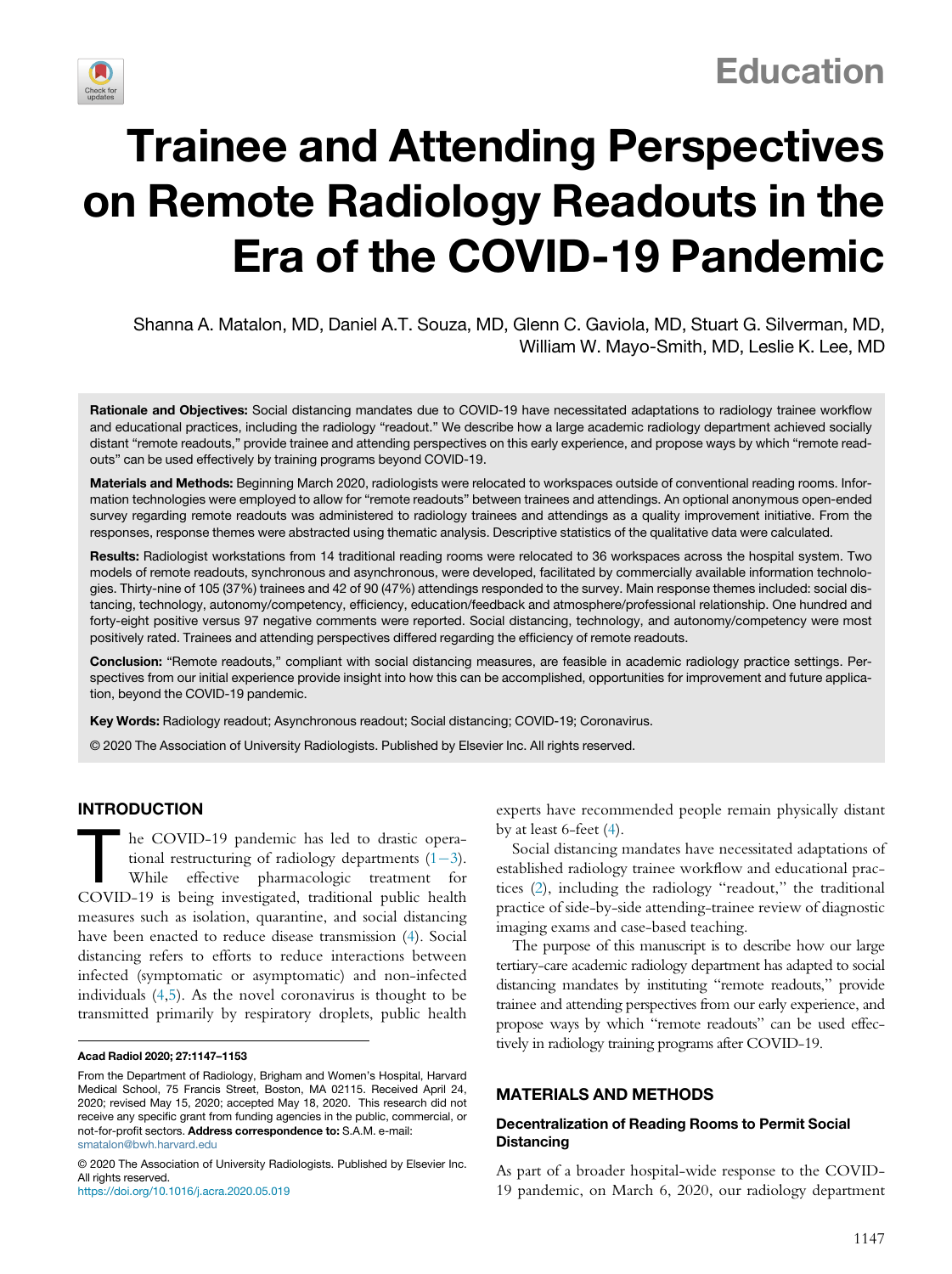began to identify offices and conference rooms throughout the hospital system where radiology Picture Archive and Communication System (PACS) workstations could be redistributed, to reduce the number of radiologists within each reading room and to allow for 6-feet distancing between individuals [\(1\)](#page-6-0).

#### Institution of Virtual Remote Readouts

Prior to the COVID-19 pandemic, trainees at our institution reviewed radiology examinations and drafted a report to be reviewed with an attending. Draft reports were assigned into the reporting queue of the supervising attending in the dictation system (PowerScribe 360, Nuance, Burlington, MA). After the trainee accumulated several exams, a traditional side-by-side review with the attending ensued; the report was then edited by the trainee and forwarded to the attending for final review, attestation and signature.

To comply with social distancing measures, we utilized commercially-available information technology tools to allow for new means of remote communication between trainee and attending. These included videoconferencing and screensharing technology (Microsoft Teams, Redmond, WA) and chat technology (Microsoft Teams or Primordial messenger, Nuance, Burlington, MA). These were selected as our institution had pre-existing business agreements providing access to both tools and both are Health Insurance Portability and Accountability Act-compliant. Only those with institutional logins can participate in Microsoft Teams videoconferencing/screensharing and only radiologists with institutional logins can participate in Primordial messenger, which is built-in to our PACS system. Our in-house electronic peer learning platform, a closed-loop online feedback reporting tool, was also used to communicate between attending and trainee [\(6\)](#page-6-4). This tool automatically links to the loaded patient exam, with study information prepopulated. The sender provides information regarding the reason for the feedback and a secure email notifies the receiver. When used for remote readouts, this is usually sent to a trainee for asynchronous feedback on a missed finding or interpretation, or for making a "great call."

#### Surveying Trainee and Attending Perspectives on Remote Reads

After 3 weeks in this new workflow, we sought trainee and attending perspectives on remote readouts, to determine opportunities for improvement. We surveyed radiology trainees (41 residents and 64 clinical fellows) and attendings (90 clinical attendings participating in trainee readouts) with an optional, anonymous, open-ended, two-question online questionnaire, asking them to list the "pros" and "cons" of remote readouts.

An attending radiologist examined the responses using thematic analysis to determine thematic categories. Thematic analysis is a method to identify, analyze, organize, describe, and report themes found within a qualitative data set ([7\)](#page-6-5). Thematic analysis identified the following themes: (1) social distancing, (2) technology, (3) autonomy/competency, (4) efficiency, (5) patient care, (6) practice variation, (7) education/feedback, and (8) atmosphere/professional relationship. Responses were organized as positive or negative as entered by the respondent and/or based upon the language used in the response. Each open-ended response was subdivided into comments and fit to the above themes. The frequency of each theme addressed by comments were summarized using descriptive statistics. Within each abstracted theme, the net rating of the theme was calculated from the number of positive comments minus the number of negative comments. If a comment applied to more than one theme, it was counted for both of those themes. Responses from trainees and attendings were separately tabulated. This project was undertaken as a Quality Improvement Initiative and as such, was not formally supervised by the Institutional Review Board per their policies.

# RESULTS

#### Decentralization of Reading Rooms to Permit Social **Distancing**

To enact social distancing measures, between March 16 and 20, 2020, workstations from 14 existing reading rooms were relocated to 36 reading "pods," each accommodating  $1-2$ radiologists (trainees and/or attendings). This was done by removing every other PACS station from the pre-existing reading rooms (to allow for 6-feet distancing between workstations) and relocating them to the new pods. These pods were located throughout the hospital system in physically distant rooms, floors, and some off-campus locations. Finally, to comply with social distancing guidelines, side-by-side readouts were suspended.

#### Institution of Virtual Remote Readouts

Using information technology tools, we developed two models of "remote readouts": synchronous and asynchronous [\(Table 1\)](#page-2-0). Synchronous remote readouts allow for trainees and attendings to readout remotely, but in real-time, utilizing videoconferencing/screensharing technology. "Asynchronous" remote readouts allow attendings to review the images and the report that was drafted by the trainee. The attending could make edits, and sign the report, all without real-time review or discussion with the trainee. Feedback may then be provided at the discretion of the attending, via technology tools including phone calls, chat technology or our in-house peer learning system, a closed-loop online feedback reporting tool [\(6](#page-6-4)). Asynchronous readouts were rarely used at our institution during day-time rotations prior to the COVID-19 pandemic.

To facilitate communication and denote exams which are ready for attending review, some divisions implemented template reporting language (reporting macros) for trainees to insert as the first line of their draft report impression: "ready"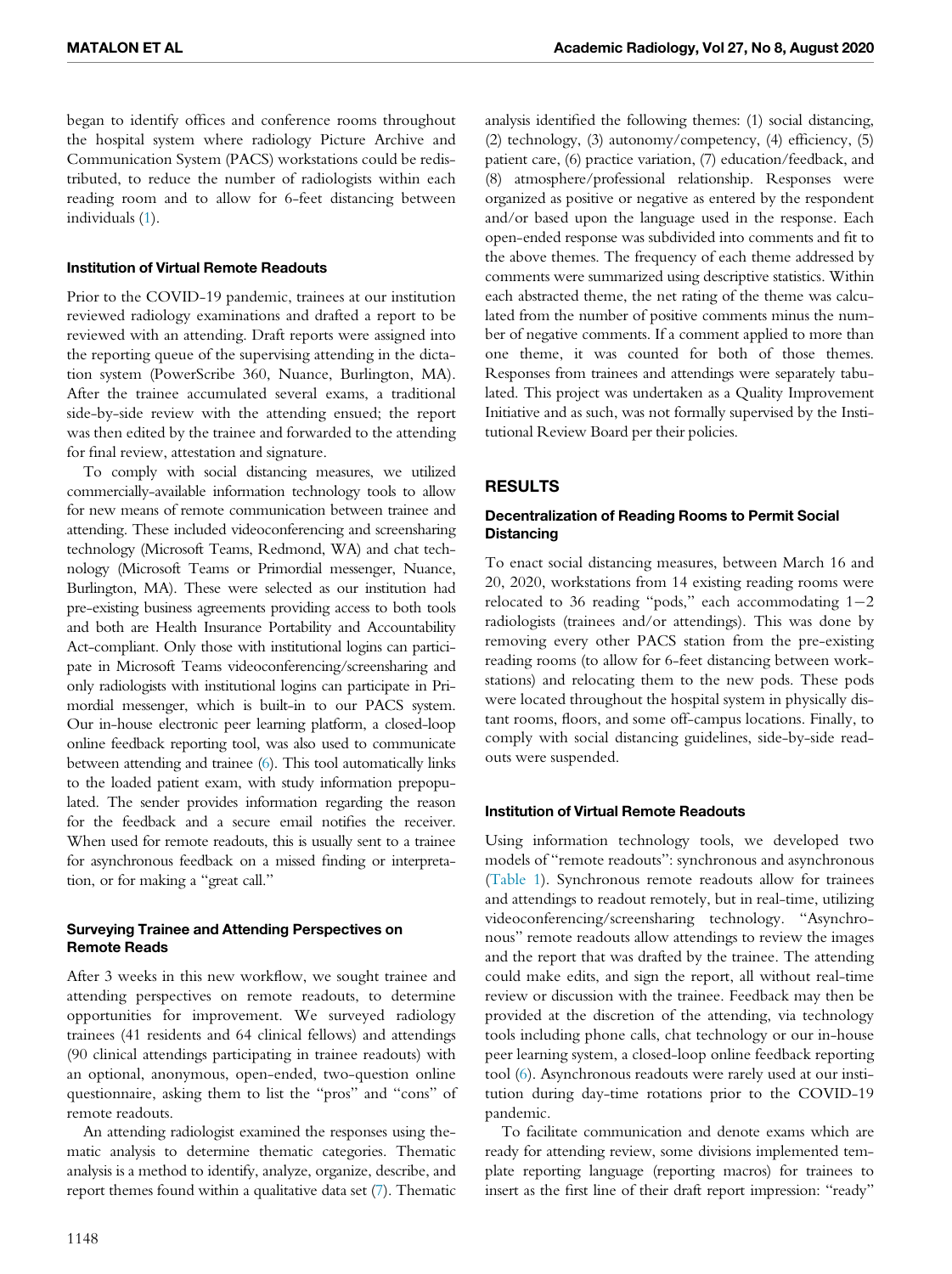<span id="page-2-0"></span>

| Model        | <b>Definition</b>                                                                                                                                                      | <b>Ideal Situations for Use</b>                                                                                                       | Technology Tools*                                                                                                                                                                                                                                                                        |
|--------------|------------------------------------------------------------------------------------------------------------------------------------------------------------------------|---------------------------------------------------------------------------------------------------------------------------------------|------------------------------------------------------------------------------------------------------------------------------------------------------------------------------------------------------------------------------------------------------------------------------------------|
| Synchronous  | Attending and trainee participate in<br>real-time review of images and<br>discussion of preliminary report<br>utilizing videoconferencing/<br>screensharing technology | • Junior residents<br>• Complex indication/exam<br>• Trainee preliminary interpretation<br>is inaccurate or needs revision            | • Videoconference/screensharing<br>-Microsoft Teams <sup>a</sup><br>• Phone call while simultaneously<br>looking at images                                                                                                                                                               |
| Asynchronous | Attending reviews images and<br>preliminary report separately from<br>trainee, edits and finalizes report<br>and provides trainee feedback at a<br>later time          | • Senior residents and fellows<br>• Common or uncomplicated<br>indication/exam<br>• Trainee preliminary interpretation<br>is accurate | • Videoconference/screensharing<br>-Microsoft Teams <sup>a</sup><br>$\bullet$ Chat<br>-Microsoft Teams<br>-Primordial <sup>b</sup> messenger<br>-Text message<br>• Phone call<br>• In-house peer learning tool (6)<br>• Report comparison tool in<br>PowerScribe 360 system <sup>c</sup> |

<span id="page-2-2"></span>\* Need to ensure Health Insurance Portability and Accountability Act (HIPAA) compliance before use.

<span id="page-2-3"></span>a Microsoft Teams (Microsoft, Redmond, WA).

<span id="page-2-4"></span>b Primordial (Nuance, Burlington, MA).

c PowerScribe 360 (Nuance, Burlington, MA); comparison tool allows for comparison of final report to prior drafts.

or "review." "Ready" indicates to the attending via their reporting queue that the report is ready for attending revision usually in an asynchronous manner, while "review" indicates a need for a dedicated trainee-attending synchronous readout.

#### Survey Responses: Trainee and Attending Perspectives on Remote Reads

A total of 39 of 105 (37%) trainees and 42 of 90 (47%) attendings responded to the survey. Responses represented a total of 245 thematic comments, 148 (60%) positive and 97 (40%) negative. Trainee responses represented a total of 110 comments: 72 positive (65%, mean 1.85 per trainee, range number of comments  $1-4$ ), and 38 negative (35%, mean 0.97 per trainee, range number of comments  $0-2$ ). Among trainees, the difference between the number of positive and negative comments results in a net rating of +34. Attendings provided a total of 135 comments: 76 positive (56%, mean 1.81 per

attending, range number of comments  $1-5$ ), and 59 negative (44%, mean 1.4 per attending, range number of comments  $1-3$ ). Among attendings, the resultant net rating was  $+17$ . Seventeen comments applied to more than one theme. Descriptive data are reported in [Table 2](#page-2-1). Representative comments are included in [Tables 3a](#page-3-0) and [3b.](#page-4-0)

#### Positively Rated Themes and Comments

Four themes resulted in positive net ratings by both trainees and attendings: social distancing (+13 trainees, +11 attendings), technology (+6 trainees, +13 attendings), autonomy/ competency (+6 trainees, +14 attendings), and patient care (+1 trainees and attendings). Efficiency was positively rated by trainees  $(+16)$ , but negatively rated by attendings  $(-1)$ .

In aggregate, the most net positively-rated theme was that of social distancing among trainees (+13) and attendings (+11). Positive comments from both groups endorsed remote

<span id="page-2-1"></span>

|  | TABLE 2. Themes Abstracted From Trainee and Attending Perspectives of Remote Readouts* |  |  |  |
|--|----------------------------------------------------------------------------------------|--|--|--|
|--|----------------------------------------------------------------------------------------|--|--|--|

|                                       | <b>Positive Comments</b> |           | <b>Negative Comments</b> |           | Net Rating**             |           |
|---------------------------------------|--------------------------|-----------|--------------------------|-----------|--------------------------|-----------|
|                                       | Trainee                  | Attending | Trainee                  | Attendina | Trainee                  | Attending |
| Total                                 | 72                       | 76        | 38                       | 59        | $+34$                    | $+17$     |
| Social distancing                     | 14 (19%)                 | 12 (16%)  | 1(3%)                    | $1(2\%)$  | $+13$                    | $+11$     |
| Autonomy/Competency                   | 6(8%)                    | 14 (18%)  | -                        | -         | +6                       | $+14$     |
| Technology                            | 17 (23%)                 | 18 (24%)  | 11 (29%)                 | 5(8%)     | $+6$                     | $+13$     |
| Efficiency                            | 20 (27%)                 | 18 (24%)  | 4 (10%)                  | 19 (32%)  | $+16$                    | $-1$      |
| <b>Patient Care</b>                   | $1(1\%)$                 | $1(1\%)$  | -                        |           | $+1$                     | $+1$      |
| <b>Practice Variation</b>             |                          |           |                          | $1(2\%)$  | $\overline{\phantom{0}}$ | $-1$      |
| Education/Feedback                    | 10 (14%)                 | 12 (16%)  | 12 (32%)                 | 17 (29%)  | $-2$                     | $-5$      |
| Atmosphere/ professional relationship | 4 (6%)                   | $1(1\%)$  | 10 (26%)                 | 16 (27%)  | -6                       | $-15$     |

<span id="page-2-5"></span>\* Counts of comments (percentage of column total).

\*\* Net rating calculated from net of positive minus negative comments.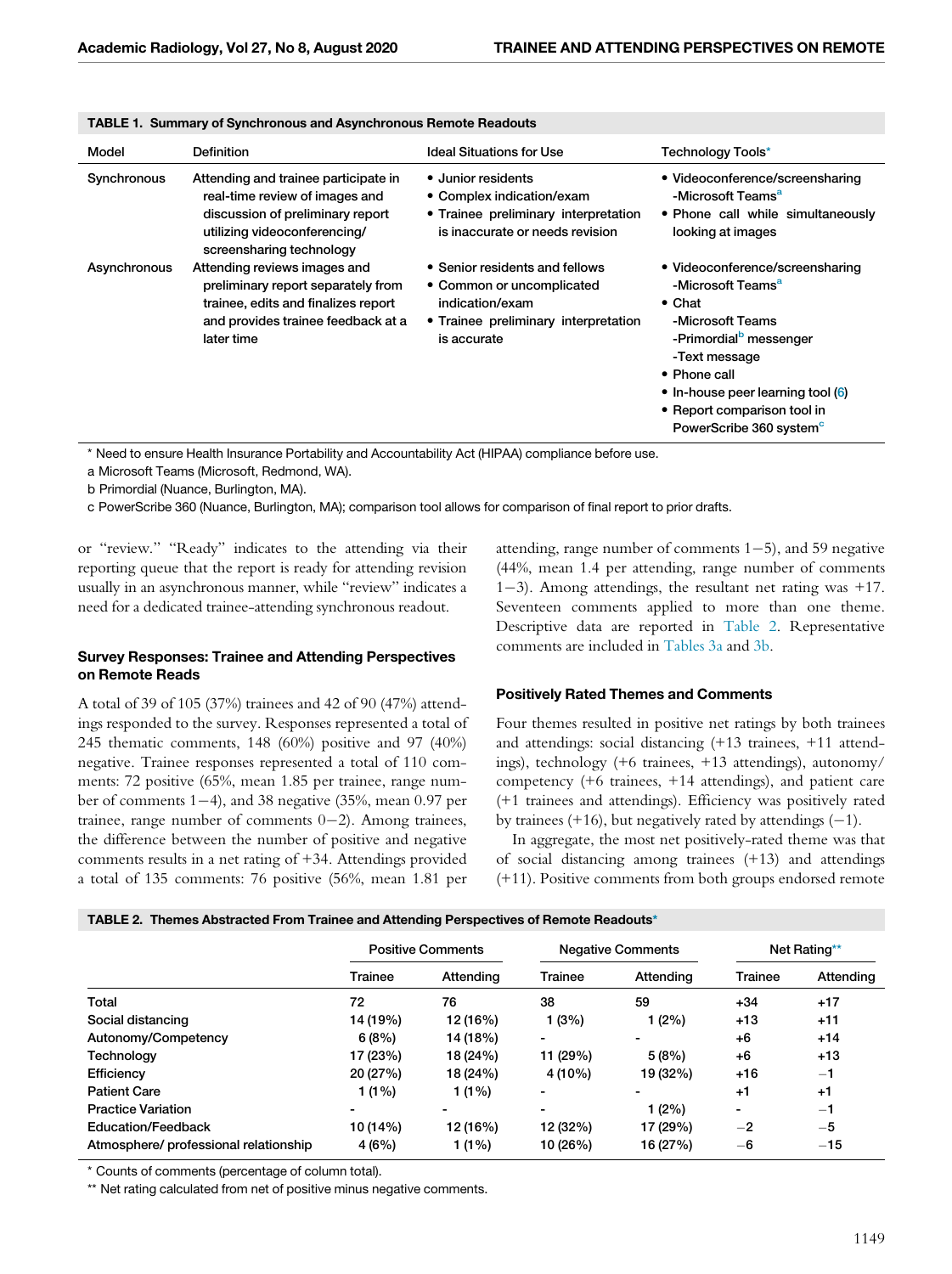<span id="page-3-0"></span>

| <b>Trainees</b>                                                                                                                                                                                                                                                                                                          | Attendings                                                                                                                                                                                                                  |
|--------------------------------------------------------------------------------------------------------------------------------------------------------------------------------------------------------------------------------------------------------------------------------------------------------------------------|-----------------------------------------------------------------------------------------------------------------------------------------------------------------------------------------------------------------------------|
| Atmosphere/personal<br>The atmosphere is more relaxed.<br>I feel more comfortable throughout the day as I'm assigned to<br>one attending.                                                                                                                                                                                | Atmosphere/personal<br>Great ability to stay in touch with trainees during this difficult time.**                                                                                                                           |
| Autonomy/competency<br>I have learned to become more definitive in my reporting and<br>obtain more sense of independence.<br>More independence. Good transition to practice.                                                                                                                                             | Autonomy/competency<br>This has encouraged residents to take more ownership of reports<br>Can see fully formed (or unformed) thoughts of trainees; better<br>assesses competency as they have to commit to an               |
| <b>Education/feedback</b><br>Feedback focuses on missed incidentals and recommenda-<br>tions that would change management.<br>I'm still getting the benefit of reading cases actively and form-<br>ing differentials.                                                                                                    | interpretation<br><b>Education/feedback</b><br>You interact with fewer trainees on a daily basis, so you get to<br>know their work and skills better.<br>Can easily have multiple trainees observe/participate in readouts. |
| <b>Efficiency</b><br>Faster readouts and able to read more cases if volume allows.<br>It's quicker when the attending just texts over Primordial if they<br>agree or minor adjustments – prefer this for simpler cases.                                                                                                  | <b>Efficiency</b><br>More efficiency; fewer interruptions of trainees.<br>Can review on own schedule.                                                                                                                       |
| <b>Patient Care</b><br>There are two blind reads on each case.                                                                                                                                                                                                                                                           | <b>Patient Care</b><br>Double, independent reads on each scan.                                                                                                                                                              |
| Social distancing<br>Keeps social distancing possible.<br>No risk of getting COVID from attending.                                                                                                                                                                                                                       | Social distancing<br>Hopefully, flattening the curve.<br>Confirms to social distancing guidelines in the era of COVID.                                                                                                      |
| Technology<br>Primordial messenger, phone calls and in-house peer learning<br>tool (6) are great tools used by different attendings. Compari-<br>son tool in PowerScribe 360 is handy to review changes<br>made by attending in each report!<br>Can share screens. Can request control. Can see each other's<br>cursors. | <b>Technology</b><br>I like the ability to take control of the screen in both Zoom and<br><b>Microsoft Teams</b><br>Great ability to stay in touch with the trainees during this difficult<br>time **                       |
| * Comments edited only for readability, not for content.<br>** Example of doubly counted comment.                                                                                                                                                                                                                        |                                                                                                                                                                                                                             |

<span id="page-3-1"></span>reducing the risk of contracting the novel coronavirus while at work (26 of 148 positive comments, 18%).

Among positive comments, the most prevalent theme described by both trainees and attendings was efficiency (total 38 of 148, 26%; 20 of 72 trainee comments and 18 of 76 attending comments), although as mentioned above, there was a slight overall net negative rating by attendings  $(-1,$  representing 19 of 59 attending comments). Both groups described faster readouts due to less time spent reviewing straightforward exams by utilizing asynchronous readout. Attendings also reported asynchronous readouts leading to increased flexibility in the scheduling/timing of reviewing cases.

The second-most prevalent theme was the application of information technology as it relates to remote readouts (35/ 148, 24%). Trainees and attendings described ease of use of most of the tools and the beneficial ability to use different tools for different needs (whether synchronous or

these technology tools to engage more than one trainee during the readout (including trainees at home) or record readout/teaching (in a Health Insurance Portability and Accountability Act-compliant manner) for educational purposes.

Trainee and attending comments reflected only positives and no negatives in regards to trainee autonomy/competency (30/148, 20%), primarily related to use of asynchronous remote readouts: trainees reported feeling more independence, prompting them to be more definitive in their interpretations, while attendings reported an enhanced ability to assess trainee competency by being able to review their independently drafted reports before the readout.

One trainee and attending both noted a potential benefit to patient care  $(2/148, 1\%)$ , as when utilizing the asynchronous model, each exam was now being interpreted by two, unbiased, independent readers.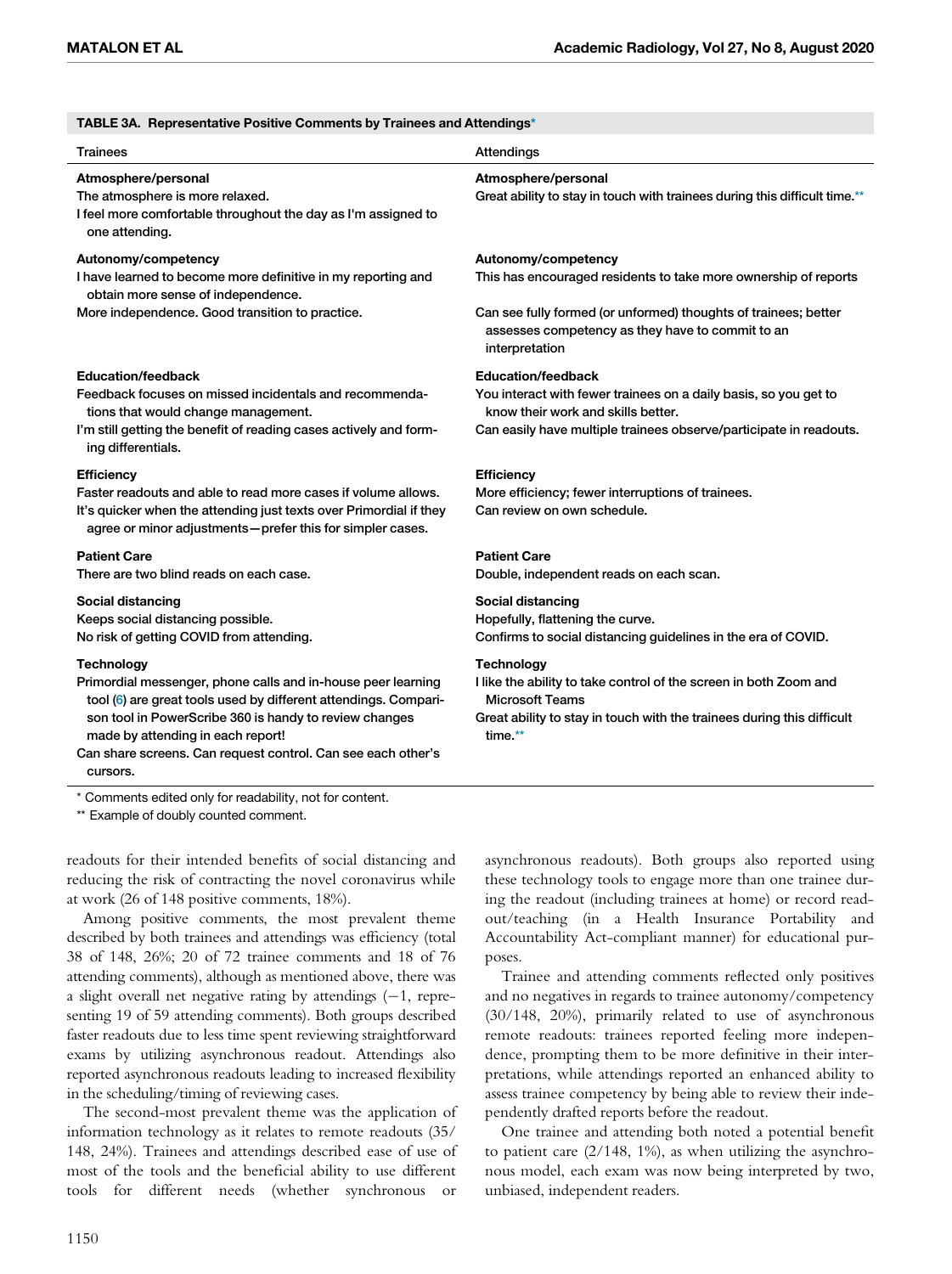<span id="page-4-0"></span>

| TABLE 3B. Representative Negative Comments by Trainees and Attendings*                                                                                                                                                                           |                                                                                                                                                                                                                                                                                                                                     |  |
|--------------------------------------------------------------------------------------------------------------------------------------------------------------------------------------------------------------------------------------------------|-------------------------------------------------------------------------------------------------------------------------------------------------------------------------------------------------------------------------------------------------------------------------------------------------------------------------------------|--|
| <b>Trainees</b>                                                                                                                                                                                                                                  | Attendings                                                                                                                                                                                                                                                                                                                          |  |
| Atmosphere/ personal<br>Getting to know the other fellows/residents/attendings is a little<br>more challenging.                                                                                                                                  | Atmosphere/ personal<br>Loss of important collegial interactions.                                                                                                                                                                                                                                                                   |  |
| Miss in-person interaction with attendings.                                                                                                                                                                                                      | Inability to actively engage and be sure of understanding through<br>facial expressions and non-verbal cues.                                                                                                                                                                                                                        |  |
| <b>Education/feedback</b><br>Would have been a problem if it happened early in the fellow-<br>ship year where there was more discussion at readouts<br>regarding foundational concepts.                                                          | <b>Education/feedback</b><br>Decreases feedback detail/discussion.                                                                                                                                                                                                                                                                  |  |
| Loss of finer teaching points/granularity, less discussion about<br>cases, more difficult to understand "normal" and/or what's<br>not important for junior trainees.                                                                             | Limited feedback to trainees, only summary of important discor-<br>dant findings.                                                                                                                                                                                                                                                   |  |
| <b>Efficiency</b><br>Have to call/message if I have questions.<br>Traditional side-by-side readout is more efficient for difficult<br>cases with complex history.                                                                                | <b>Efficiency</b><br>Much slower and less efficient, particularly for complex cases.<br>More time consuming to review asynchronously/edit reports<br>(which usually come nearly completely edited after in-person<br>read outs).<br>Many typos in reports - trainees are not proofreading before send-<br>ing them to draft status. |  |
| <b>Practice Variation</b>                                                                                                                                                                                                                        | <b>Practice Variation</b><br>Everyone doing it differently; some still reviewing in real time<br>[using technology] - others only reviewing if they disagree; no<br>real direction given as to what is preferred (if any particular way).                                                                                           |  |
| Social distancing<br>When attending is in the same room, some staff forget that<br>they have to maintain social distancing, so reading out in<br>separate rooms and utilizing phones or communication<br>applications is better.                 | Social distancing<br>If the resident is in the reading room and attending at home, it<br>causes discomfort/unease because the attending is at a safer<br>distance.                                                                                                                                                                  |  |
| <b>Technology</b><br>When not screensharing, exact finding/location of finding may<br>be unclear.<br>Audio doesn't work all the time (audio comes through the Dic-<br>taphone and also makes echoes) and have to talk over the<br>phone instead. | <b>Technology</b><br>Variability in hardware and internet connection can create dispar-<br>ities in qualities of readouts.<br>Slow internet connection can blur the images or cause lag in<br>quality.                                                                                                                              |  |
| * Comments edited only for readability, not for content.                                                                                                                                                                                         |                                                                                                                                                                                                                                                                                                                                     |  |
| <b>Negatively Rate Themes and Comments</b><br>Negative comments represented 40% of thematic comments                                                                                                                                             | feedback and discussion about the exams, especially about less<br>clinically important findings. Some attendings also noted loss                                                                                                                                                                                                    |  |
| $(97/245)$ . Two themes resulted in net negative ratings by                                                                                                                                                                                      | of non-verbal cues to sense trainee engagement and under-<br>standing during readouts and feedback.                                                                                                                                                                                                                                 |  |

As described above, while the theme of efficiency was positively-rated by trainees (+16, 20 of 72 positive comments, 27%), it was the most prevalent among the negative comments by attendings and was overall negatively rated  $(-1; 19)$ of 59 negative comments, 32%). Most comments cited increased time to review cases asynchronously, particularly complex exams, and due to the additional time required edit trainees' reports, which is usually done by the trainees during and after side-by-side readouts.

A single attending shared a negative comment in the theme of practice variation, reflecting a lack of specific instruction from the department on how and when to perform

<span id="page-4-1"></span>both trainees and attendings: education/feedback  $(-2 \text{ train}$ ees,  $-5$  attendings) and atmosphere/professional relationship

Among the negative comments, the most prevalent theme described by both trainees and attendings was worsening of atmosphere and professional relationships (26 of 97 negative comments, 27%). This theme was also the most negativelyrated by attendings  $(-15)$ . Comments from both groups described feelings of isolation and loss of camaraderie as an indirect effect of social distancing guidelines in the workplace.

 $(-6 \text{ trainees}, -15 \text{ attending}).$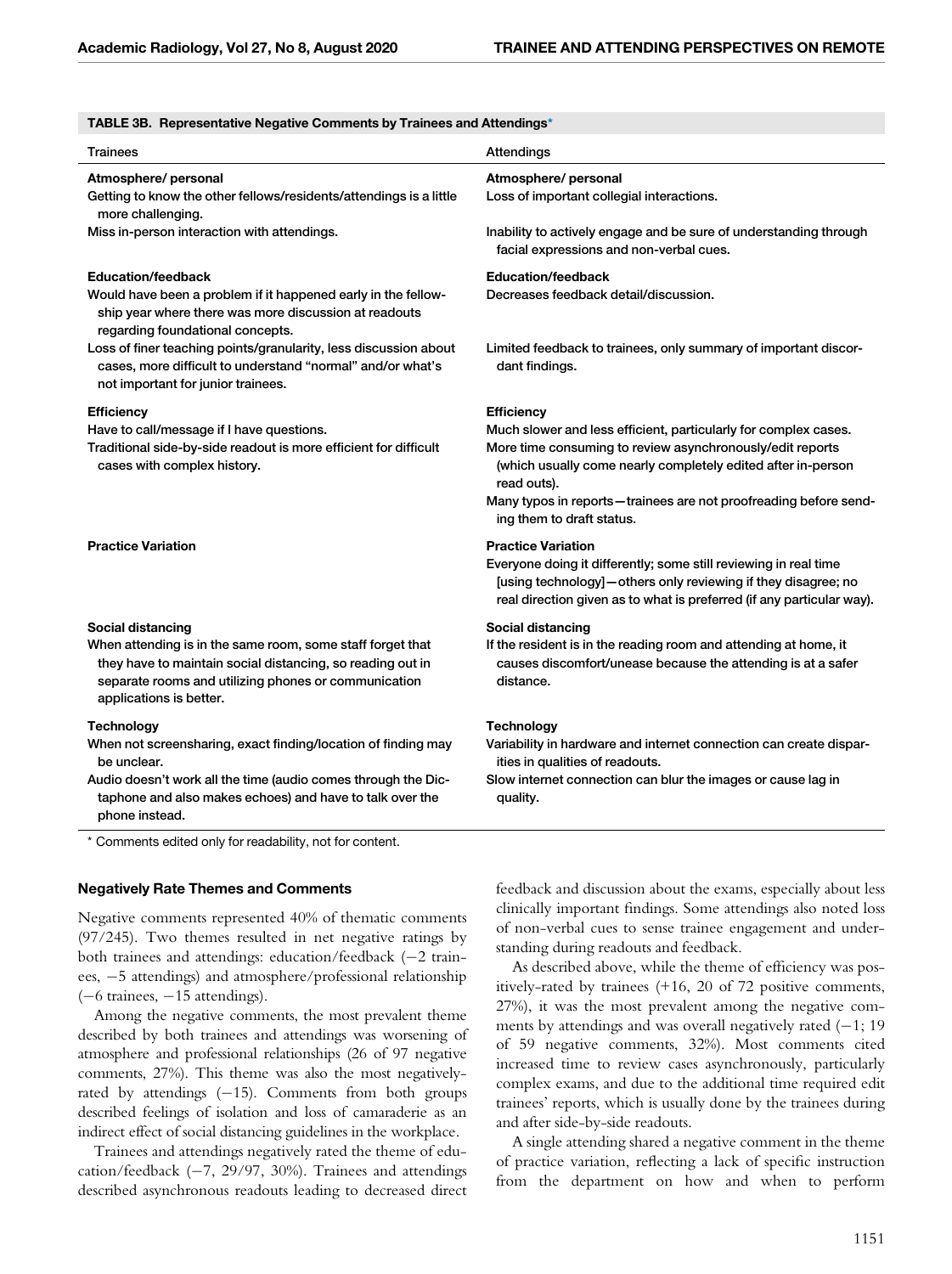synchronous versus asynchronous readouts, leading to variation between attendings.

# **DISCUSSION**

Within a 2-week period, our academic radiology department decentralized reading rooms into one-to-two person reading "pods" and developed an infrastructure for remote attendingtrainee exam readouts utilizing communication technology tools. Early perceptions of remote readouts by radiology trainees and attendings was generally positive, specifically regarding the themes of social distancing, technology, and autonomy/competency, with negatively rated themes of education/feedback and atmosphere/professional relationships. As social distancing is unlikely to be needed (or deemed positively) in the postpandemic future, even when excluding the results of this theme, remote readouts are still perceived to be more positive than negative by both trainees and attendings (net  $+21$  by trainees and  $+6$  by attendings).

# Effective Social Distancing and Impact on Atmosphere and Professional Relationships

While remote readouts were most positively rated in the theme of social distancing, they were most negatively rated in the theme of atmosphere/personal relationships, to a greater extent by attendings (net rating  $-15$ ) than trainees ( $-6$ ). Social distancing measures may be associated with perceptions of increased social isolation ([2\)](#page-6-3), and these findings further underscore the importance of department-wide efforts to address the social isolation experienced by radiology trainees and attendings ([1,](#page-6-0)[2](#page-6-3)[,8\)](#page-6-6). At our institution, the radiology resident wellness committee has scheduled weekly videoconference events for the trainees (Gaviola et al, unpublished report, 2020) and a department-wide virtual community was piloted via a Microsoft Teams to promote and share wellness resources.

# Enhanced Trainee Autonomy and Attending Assessment of Trainee Competency and Effect on Education/ Feedback

Trainee autonomy/competency was the only theme to be solely positively rated by both trainees and attendings. Trainees reported a greater sense of independence when using the asynchronous readout model, requiring them to become more definitive in their interpretations, while attendings identified asynchronous readouts as a means to review trainees' "unedited" exam interpretations.

This suggests potential roles for asynchronous readouts in the postpandemic future. This model may facilitate graduated responsibility for senior trainees, to review asynchronously a larger number or more complex exams. Trainees still benefit from attending feedback, in the context of greater trainee autonomy and a supervised experience of post-training clinical practice. Use of this model has previously been reported for readout of residents on call rotations  $(9-11)$  $(9-11)$  $(9-11)$  $(9-11)$ .

Asynchronous readouts can be used by attendings as a competency assessment tool. For example, they can be employed in the last days of a trainee's rotation as a way to review their unedited exam interpretations for knowledge base and clinical reasoning.

While there may be benefits to asynchronous remote readouts, the results suggest a possible negative effect on trainee education and feedback. To maximize education benefit, attendings should be encouraged to provide teaching and feedback for every exam, even those which are straightforward or with clinically insignificant misses by the trainee. Attendings should also be encouraged to use synchronous readouts for complex exams or in which the trainee's draft needs revision.

# **Efficiency**

While there were a large number of positive comments by both trainees and attendings regarding the efficiency of remote readouts, the overall net rating differed between both groups (net rating  $-1$  for attendings and  $+16$  for trainees). Negative perception by attendings may be related to the use of asynchronous readouts for complex exams, with junior trainees, or when faced with poorly-composed report drafts, while for trainees, the asynchronous model may be perceived as more efficient as relatively less time is spent reviewing the case with the attending.

To improve efficiency of asynchronous readouts for attendings, it should be emphasized to trainees to thoroughly edit report drafts, to decrease the amount of time the attending spends editing typographical errors. Moreover, while the benefits of asynchronous readouts are synergistic with imaging exams and indications of relatively lesser complexity, attendings may benefit from preferentially employing synchronous readouts for more complex exams or those read with more junior trainees.

Overall, asynchronous readouts may result in efficiency benefits in certain circumstances postpandemic, such as when confronted with high exam volumes ([9\)](#page-6-7), particularly those of lesser complexity or read by senior trainees who may not require as much direct discussion and feedback.

#### **Technology**

Remote readout technology was positively rated by both attendings and trainees for ease of use and diversity allowing for different functions; however, negative comments regarding issues with hardware and internet connections demonstrate room for improvement. As this technology continues to be used, the department can work on addressing these issues by providing the needed hardware (such as microphones) and faster internet connection.

Increased familiarity with these tools has also provided opportunities for use after resolution of the pandemic. Traditionally at our institution, attendings at satellite locations read studies independently, without trainees, given inability to participate in side-by-side readouts. By using the technological tools discovered during the pandemic, these attendings could be assigned trainees (as above, ideally more senior